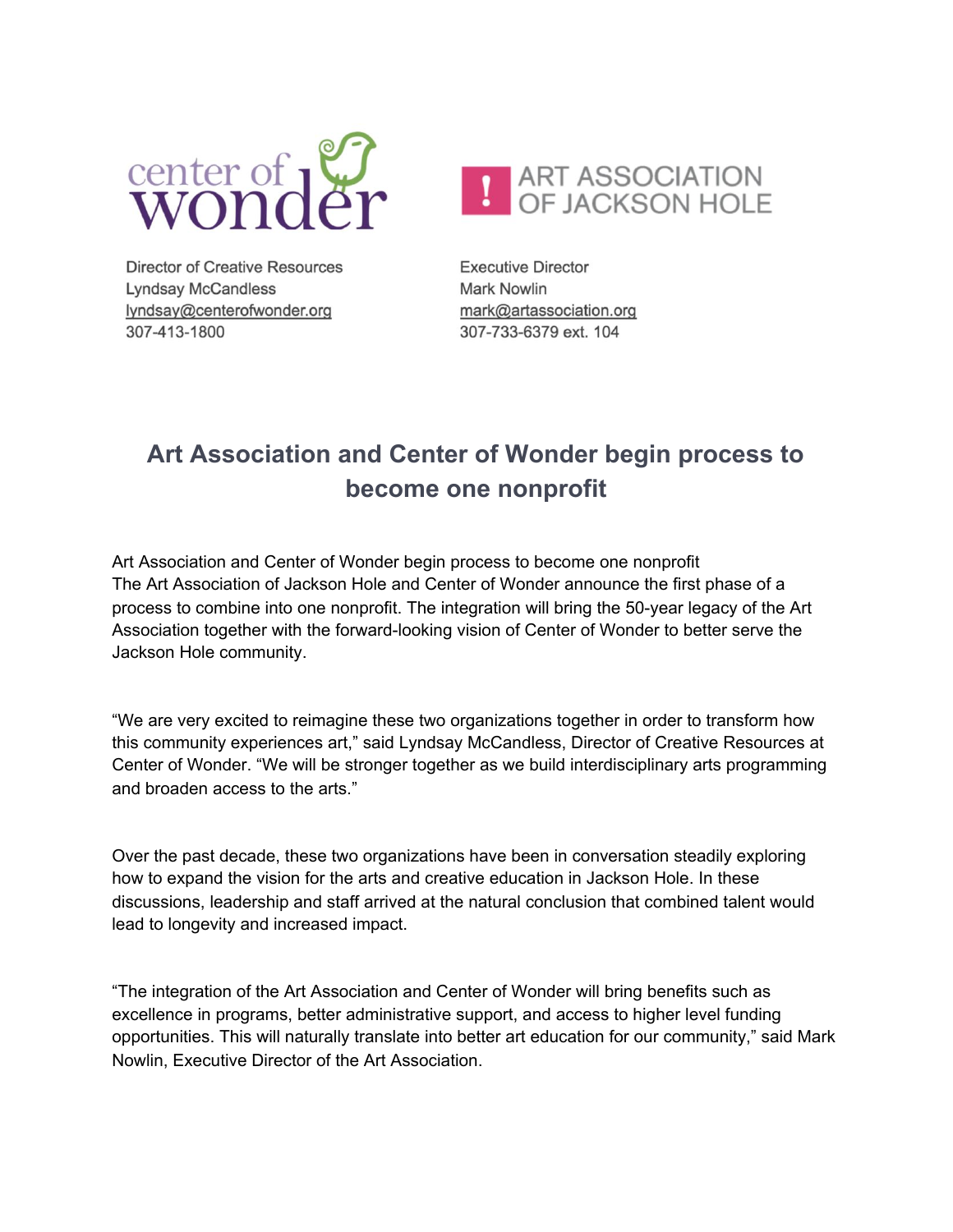The community can look forward to innovative and integrated programming that will reach even more people. New opportunities include a robust interdisciplinary art education curriculum, expanded partnerships with organizations such as the San Francisco Art Institute, artist-in-residency programs, and regional outreach.

To begin this process, Center of Wonder has launched a national and local search for an Executive Leader to bring both organizations towards the vision of becoming a regional powerhouse for the arts and creative education. Integration will be phased over the summer and fall of 2018. All current staff will be retained in the new structure. The Board of Directors will also combine in order to provide a gradual balancing of missions. After these initial steps, the organizations will further integrate to operate under one name and mission.

Meanwhile, the Art Association and Center of Wonder look forward to a summer filled with art.

The Art Association is presenting a diverse schedule of creative events, classes and exhibitions. Highlights include a variety of visiting artist workshops, a new art supply store, kids' summer camps, two gallery exhibitions and special events including Art Fair Jackson Hole, Party in the Park and Takin' it to the Streets. Pick up the CREATE catalog or visit www.artassociation.org to learn about these exciting events.

Center of Wonder's calendar for arts, music and events, www.DailyWonder.org, listing hundreds of events each week will continue to help the local community find out what's happening and engage with creative events. Center of Wonder is working with the Jackson Hole Community Housing Trust to accept applications for an artist unit in the Redmond Street Rentals, due on June 15. Center of Wonder is also accepting Arts for All grant applications, due on June 27. Visit www.centerofwonder.org for all application materials.

For more information, contact Mark Nowlin, Executive Director at the Art Association, 307-733-6379 x104 or Lyndsay McCandless, Director of Creative Resources at Center of Wonder, 307-413-1800. Inquiries about the Executive Leader position should be directed to Aspen Leadership Group at 617-905-4394.

\*\*\* Facebook Instagram